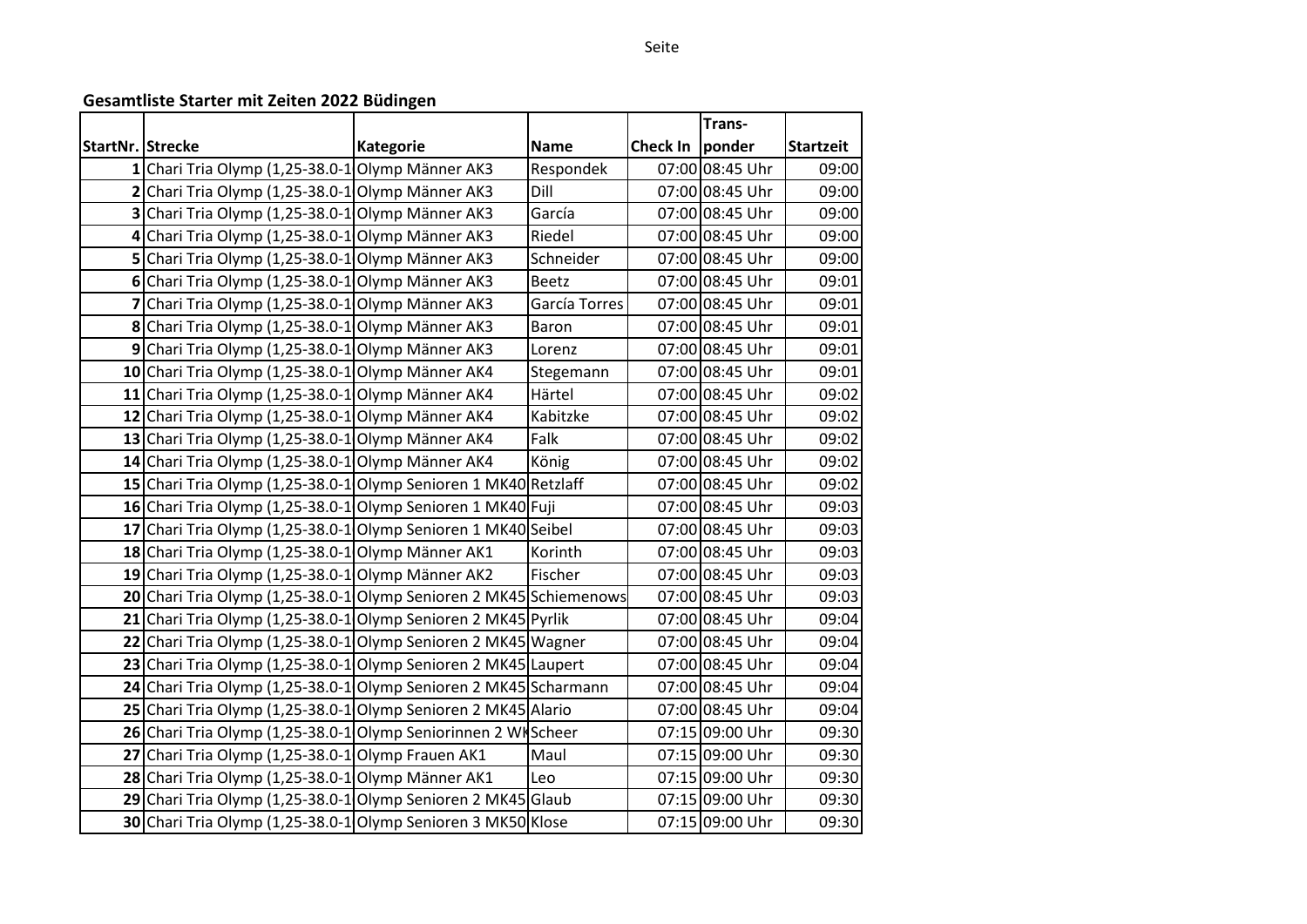|     | 31 Chari Tria Olymp (1,25-38.0-1 Olymp Senioren 3 MK50 Wilhelmi  |                    |               | 07:15 09:00 Uhr | 09:31 |
|-----|------------------------------------------------------------------|--------------------|---------------|-----------------|-------|
|     | 32 Chari Tria Olymp (1,25-38.0-1 Olymp Senioren 3 MK50 Zöger     |                    |               | 07:15 09:00 Uhr | 09:31 |
|     | 33 Chari Tria Olymp (1,25-38.0-1 Olymp Senioren 3 MK50 Klöpfel   |                    |               | 07:15 09:00 Uhr | 09:31 |
|     | 34 Chari Tria Olymp (1,25-38.0-1 Olymp Senioren 3 MK50 Eichner   |                    |               | 07:15 09:00 Uhr | 09:31 |
|     | 35 Chari Tria Olymp (1,25-38.0-1 Olymp Senioren 4 MK55 Gogol     |                    |               | 07:15 09:00 Uhr | 09:31 |
|     | 36 Chari Tria Olymp (1,25-38.0-1 Olymp Senioren 4 MK55 Landsee   |                    |               | 07:15 09:00 Uhr | 09:32 |
| 37  | Chari Tria Olymp (1,25-38.0-1 Olymp Senioren 4 MK55 Rückziegel   |                    |               | 07:15 09:00 Uhr | 09:32 |
|     | 38 Chari Tria Olymp (1,25-38.0-1 Olymp Senioren 4 MK55 Bayerlein |                    |               | 07:15 09:00 Uhr | 09:32 |
|     | 39 Chari Tria Olymp (1,25-38.0-1 Olymp Senioren 5 MK60 Erlebach  |                    |               | 07:15 09:00 Uhr | 09:32 |
|     | 40 Chari Tria Olymp (1,25-38.0-1 Olymp Senioren 5 MK60 Väth      |                    |               | 07:15 09:00 Uhr | 09:32 |
|     | 41 Chari Tria Olymp (1,25-38.0-1 Olymp Senioren 7 MK70 Kracht    |                    |               | 07:15 09:00 Uhr | 09:33 |
|     | 42 Chari Tria Olymp (1,25-38.0-1 Olymp Frauen AK3                |                    | Schuh         | 07:15 09:00 Uhr | 09:33 |
|     | 43 Chari Tria Olymp (1,25-38.0-1 Olymp Frauen AK4                |                    | Andreas       | 07:15 09:00 Uhr | 09:33 |
|     | 44 Chari Tria Olymp (1,25-38.0-1 Olymp Frauen AK4                |                    | Freitag       | 07:15 09:00 Uhr | 09:33 |
|     | 45 Chari Tria Olymp (1,25-38.0-1 Olymp Seniorinnen 1 WKKohnke    |                    |               | 07:15 09:00 Uhr | 09:33 |
|     | 46 Chari Tria Olymp (1,25-38.0-1 Olymp Seniorinnen 3 WH Edinger  |                    |               | 07:15 09:00 Uhr | 09:34 |
|     | 47 Chari Tria Olymp (1,25-38.0-1 Olymp Seniorinnen 4 Willandmann |                    |               | 07:15 09:00 Uhr | 09:34 |
|     | 131 Chari Tria (0,55-20,0-5,0)                                   | Männer AK4         | Pal           | 08:45 11:00 Uhr | 11:15 |
|     | 132 Chari Tria (0,55-20,0-5,0)                                   | Männer AK4         | Julien        | 08:45 11:00 Uhr | 11:15 |
|     | 133 Chari Tria (0,55-20,0-5,0)                                   | Senioren 1 MK40    | Metz          | 08:45 11:00 Uhr | 11:15 |
|     | 134 Chari Tria (0,55-20,0-5,0)                                   | Senioren 1 MK40    | Reime         | 08:45 11:00 Uhr | 11:15 |
|     | 135 Chari Tria (0,55-20,0-5,0)                                   | Senioren 1 MK40    | Faust         | 08:45 11:00 Uhr | 11:15 |
|     | 136 Chari Tria (0,55-20,0-5,0)                                   | Senioren 1 MK40    | Jost          | 08:45 11:00 Uhr | 11:15 |
| 137 | Chari Tria (0,55-20,0-5,0)                                       | Senioren 1 MK40    | Wirtz         | 08:45 11:00 Uhr | 11:15 |
|     | 138 Chari Tria (0,55-20,0-5,0)                                   | Senioren 1 MK40    | Otto          | 08:45 11:00 Uhr | 11:15 |
|     | 139 Chari Tria (0,55-20,0-5,0)                                   | Senioren 1 MK40    | Benischke     | 08:45 11:00 Uhr | 11:15 |
|     | 140 Chari Tria (0,55-20,0-5,0)                                   | Senioren 1 MK40    | Sternberger   | 08:45 11:00 Uhr | 11:15 |
|     | 141 Chari Tria (0,55-20,0-5,0)                                   | Senioren 1 MK40    | Ben-Mansour   | 08:45 11:00 Uhr | 11:15 |
| 142 | Chari Tria (0,55-20,0-5,0)                                       | Senioren 1 MK40    | Nickel        | 08:45 11:00 Uhr | 11:15 |
|     | 143 Chari Tria (0,55-20,0-5,0)                                   | Seniorinnen 2 WK45 | Pyrlik        | 08:45 11:00 Uhr | 11:15 |
|     | 144 Chari Tria (0,55-20,0-5,0)                                   | Seniorinnen 2 WK45 | Richter-Derix | 08:45 11:00 Uhr | 11:15 |
|     | 145 Chari Tria (0,55-20,0-5,0)                                   | Seniorinnen 3 WK50 | Heinold       | 08:45 11:00 Uhr | 11:15 |
|     | 146 Chari Tria (0,55-20,0-5,0)                                   | Seniorinnen 4 WK55 | Ramberger     | 08:45 11:00 Uhr | 11:15 |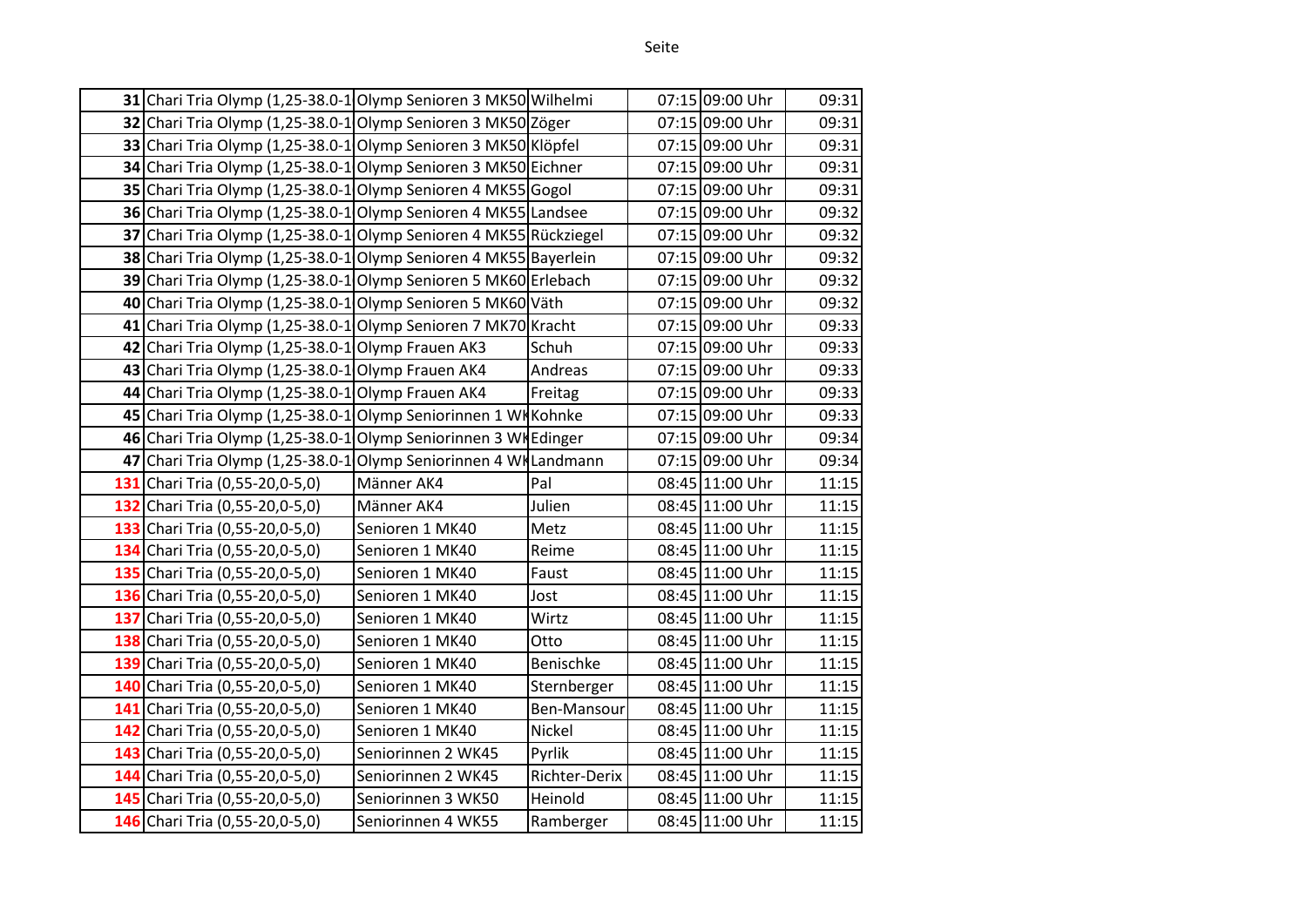| w<br>×<br>×<br>v<br>۰,<br>۰.<br>۰, |
|------------------------------------|
|------------------------------------|

| 147 Chari Tria (0,55-20,0-5,0) | Seniorinnen 5 WK60     | Kothe         | 08:45 11:00 Uhr | 11:15 |
|--------------------------------|------------------------|---------------|-----------------|-------|
| 148 Chari Tria (0,55-20,0-5,0) | Senioren 2 MK45        | Ruppert       | 08:45 11:00 Uhr | 11:15 |
| 149 Chari Tria (0,55-20,0-5,0) | Senioren 2 MK45        | Kailing       | 08:45 11:00 Uhr | 11:15 |
| 150 Chari Tria (0,55-20,0-5,0) | Senioren 2 MK45        | Löschen       | 08:45 11:00 Uhr | 11:15 |
| 151 Chari Tria (0,55-20,0-5,0) | Senioren 2 MK45        | Wahrenbruch   | 08:45 11:00 Uhr | 11:15 |
| 152 Chari Tria (0,55-20,0-5,0) | Senioren 2 MK45        | Thier         | 08:45 11:00 Uhr | 11:15 |
| 153 Chari Tria (0,55-20,0-5,0) | Senioren 2 MK45        | Fritz         | 08:45 11:00 Uhr | 11:15 |
| 154 Chari Tria (0,55-20,0-5,0) | Senioren 3 MK50        | Ganser        | 08:45 11:00 Uhr | 11:15 |
| 155 Chari Tria (0,55-20,0-5,0) | Senioren 3 MK50        | Hartmann      | 08:45 11:00 Uhr | 11:15 |
| 156 Chari Tria (0,55-20,0-5,0) | Senioren 3 MK50        | Raab          | 08:45 11:00 Uhr | 11:15 |
| 157 Chari Tria (0,55-20,0-5,0) | Senioren 3 MK50        | <b>Braun</b>  | 08:45 11:00 Uhr | 11:15 |
| 158 Chari Tria (0,55-20,0-5,0) | Senioren 3 MK50        | Sonthoff      | 08:45 11:00 Uhr | 11:15 |
| 159 Chari Tria (0,55-20,0-5,0) | Senioren 3 MK50        | Sonthoff-Gran | 08:45 11:00 Uhr | 11:15 |
| 160 Chari Tria (0,55-20,0-5,0) | Senioren 3 MK50        | Beeh          | 08:45 11:00 Uhr | 11:15 |
| 161 Chari Tria (0,55-20,0-5,0) | Jugend A (16-17 J.)    | Löschen       | 09:00 11:15 Uhr | 11:35 |
| 162 Chari Tria (0,55-20,0-5,0) | Jugend A (16-17 J.)    | Möller        | 09:00 11:15 Uhr | 11:35 |
| 163 Chari Tria (0,55-20,0-5,0) | Jugend A (16-17 J.)    | Wiedemann     | 09:00 11:15 Uhr | 11:35 |
| 164 Chari Tria (0,55-20,0-5,0) | Jugend A (16-17 J.)    | Mardus        | 09:00 11:15 Uhr | 11:35 |
| 165 Chari Tria (0,55-20,0-5,0) | Jugend A (16-17 J.)    | <b>Bugert</b> | 09:00 11:15 Uhr | 11:35 |
| 166 Chari Tria (0,55-20,0-5,0) | Junioren (18-19 J.)    | Schönberger   | 09:00 11:15 Uhr | 11:35 |
| 167 Chari Tria (0,55-20,0-5,0) | Junioren (18-19 J.)    | Saathoff      | 09:00 11:15 Uhr | 11:35 |
| 168 Chari Tria (0,55-20,0-5,0) | Junioren (18-19 J.)    | Such          | 09:00 11:15 Uhr | 11:35 |
| 169 Chari Tria (0,55-20,0-5,0) | Jugend A w (16-17 J.)  | Wahrenbruch   | 09:00 11:15 Uhr | 11:35 |
| 170 Chari Tria (0,55-20,0-5,0) | Jugend A w (16-17 J.)  | Auschill      | 09:00 11:15 Uhr | 11:35 |
| 171 Chari Tria (0,55-20,0-5,0) | Juniorinnen (18-19 J.) | Müller        | 09:00 11:15 Uhr | 11:35 |
| 172 Chari Tria (0,55-20,0-5,0) | Männer AK1             | Pede          | 09:00 11:15 Uhr | 11:35 |
| 173 Chari Tria (0,55-20,0-5,0) | Männer AK1             | Kipp          | 09:00 11:15 Uhr | 11:35 |
| 174 Chari Tria (0,55-20,0-5,0) | Männer AK2             | Wächter       | 09:00 11:15 Uhr | 11:35 |
| 175 Chari Tria (0,55-20,0-5,0) | Männer AK2             | <b>Beier</b>  | 09:00 11:15 Uhr | 11:35 |
| 176 Chari Tria (0,55-20,0-5,0) | Männer AK2             | Savastano     | 09:00 11:15 Uhr | 11:35 |
| 177 Chari Tria (0,55-20,0-5,0) | Männer AK3             | Grubschat     | 09:00 11:15 Uhr | 11:35 |
| 178 Chari Tria (0,55-20,0-5,0) | Männer AK3             | Hellwig       | 09:00 11:15 Uhr | 11:35 |
| 179 Chari Tria (0,55-20,0-5,0) | Männer AK3             | Lampsakos     | 09:00 11:15 Uhr | 11:35 |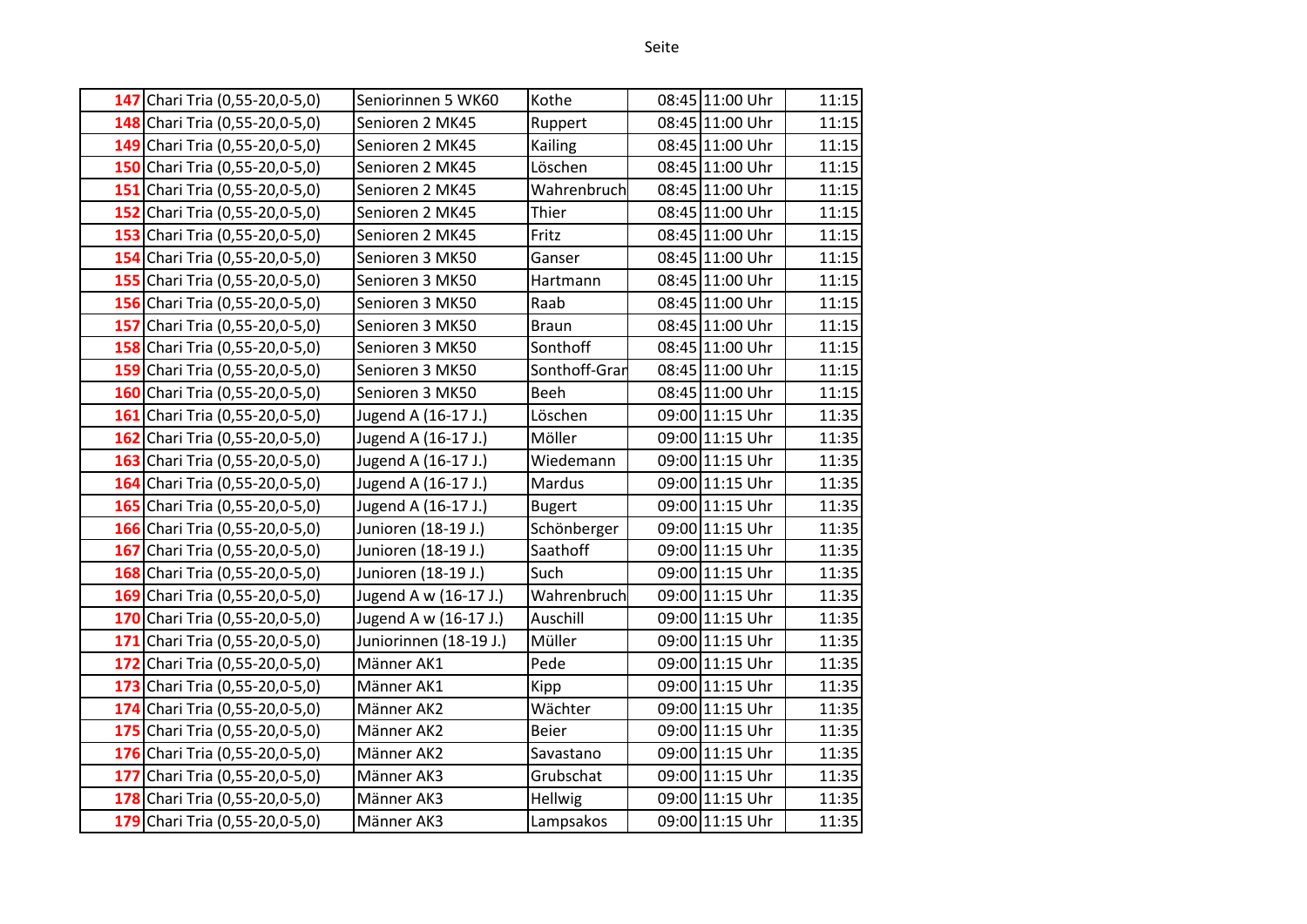|     | 180 Chari Tria (0,55-20,0-5,0) | Männer AK3          | Petri       | 09:00 11:15 Uhr | 11:35 |
|-----|--------------------------------|---------------------|-------------|-----------------|-------|
|     | 181 Chari Tria (0,55-20,0-5,0) | Frauen AK2          | Nagel       | 09:00 11:15 Uhr | 11:35 |
|     | 182 Chari Tria (0,55-20,0-5,0) | Frauen AK2          | Schade      | 09:00 11:15 Uhr | 11:35 |
|     | 183 Chari Tria (0,55-20,0-5,0) | Frauen AK2          | Steenbock   | 09:00 11:15 Uhr | 11:35 |
|     | 184 Chari Tria (0,55-20,0-5,0) | Frauen AK2          | Kubusch     | 09:00 11:15 Uhr | 11:35 |
|     | 185 Chari Tria (0,55-20,0-5,0) | Frauen AK3          | Schenk      | 09:00 11:15 Uhr | 11:35 |
|     | 186 Chari Tria (0,55-20,0-5,0) | Frauen AK3          | Möller      | 09:00 11:15 Uhr | 11:35 |
|     | 187 Chari Tria (0,55-20,0-5,0) | Frauen AK3          | Krauzig     | 09:00 11:15 Uhr | 11:35 |
|     | 188 Chari Tria (0,55-20,0-5,0) | Männer AK4          | Arndt       | 09:00 11:15 Uhr | 11:35 |
|     | 189 Chari Tria (0,55-20,0-5,0) | Männer AK4          | Handy       | 09:00 11:15 Uhr | 11:35 |
|     | 190 Chari Tria (0,55-20,0-5,0) | Männer AK4          | Blum        | 09:00 11:15 Uhr | 11:35 |
|     | 191 Chari Tria (0,55-20,0-5,0) | Senioren 3 MK50     | Auschill    | 09:15 11:30 Uhr | 11:55 |
|     | 192 Chari Tria (0,55-20,0-5,0) | Senioren 4 MK55     | Borgioli    | 09:15 11:30 Uhr | 11:55 |
|     | 193 Chari Tria (0,55-20,0-5,0) | Senioren 4 MK55     | Hauke       | 09:15 11:30 Uhr | 11:55 |
|     | 194 Chari Tria (0,55-20,0-5,0) | Senioren 4 MK55     | Schlaeger   | 09:15 11:30 Uhr | 11:55 |
|     | 195 Chari Tria (0,55-20,0-5,0) | Senioren 4 MK55     | Lorenz      | 09:15 11:30 Uhr | 11:55 |
|     | 196 Chari Tria (0,55-20,0-5,0) | Senioren 4 MK55     | Pietruschka | 09:15 11:30 Uhr | 11:55 |
|     | 197 Chari Tria (0,55-20,0-5,0) | Senioren 4 MK55     | Benz        | 09:15 11:30 Uhr | 11:55 |
|     | 198 Chari Tria (0,55-20,0-5,0) | Senioren 4 MK55     | Friederich  | 09:15 11:30 Uhr | 11:55 |
|     | 199 Chari Tria (0,55-20,0-5,0) | Senioren 5 MK60     | Zebunke     | 09:15 11:30 Uhr | 11:55 |
|     | 200 Chari Tria (0,55-20,0-5,0) | Senioren 5 MK60     | Scheer      | 09:15 11:30 Uhr | 11:55 |
|     | 201 Chari Tria (0,55-20,0-5,0) | Senioren 5 MK60     | Kopp        | 09:15 11:30 Uhr | 11:55 |
|     | 202 Chari Tria (0,55-20,0-5,0) | Senioren 7 MK70     | Wagner      | 09:15 11:30 Uhr | 11:55 |
|     | 203 Chari Tria (0,55-20,0-5,0) | Seniorinnen 2 WK45  | Holtz       | 09:15 11:30 Uhr | 11:55 |
|     | 204 Chari Tria (0,55-20,0-5,0) | Senioren 2 MK45     | Kleine      | 09:15 11:30 Uhr | 11:55 |
|     | 205 Chari Tria (0,55-20,0-5,0) | Senioren 2 MK45     | Maier       | 09:15 11:30 Uhr | 11:55 |
|     | 206 Chari Tria (0,55-20,0-5,0) | Senioren 2 MK45     | Peters      | 09:15 11:30 Uhr | 11:55 |
| 207 | Chari Tria (0,55-20,0-5,0)     | Männer AK2          | Pfenning    | 09:15 11:30 Uhr | 11:55 |
|     | 208 Chari Tria (0,55-20,0-5,0) | Junioren (18-19 J.) | Schönberger | 09:15 11:30 Uhr | 11:55 |
|     | 211 Chari Tria (0,55-20,0-5,0) | Jugend A (16-17 J.) | Thome       | 09:15 11:30 Uhr | 11:55 |
| 212 | Chari Tria (0,55-20,0-5,0)     | Senioren 7 MK70     | Macholdt    | 09:15 11:30 Uhr | 11:55 |
| 214 |                                |                     |             | 09:15 11:30 Uhr | 11:55 |
| 215 |                                |                     |             | 09:15 11:30 Uhr | 11:55 |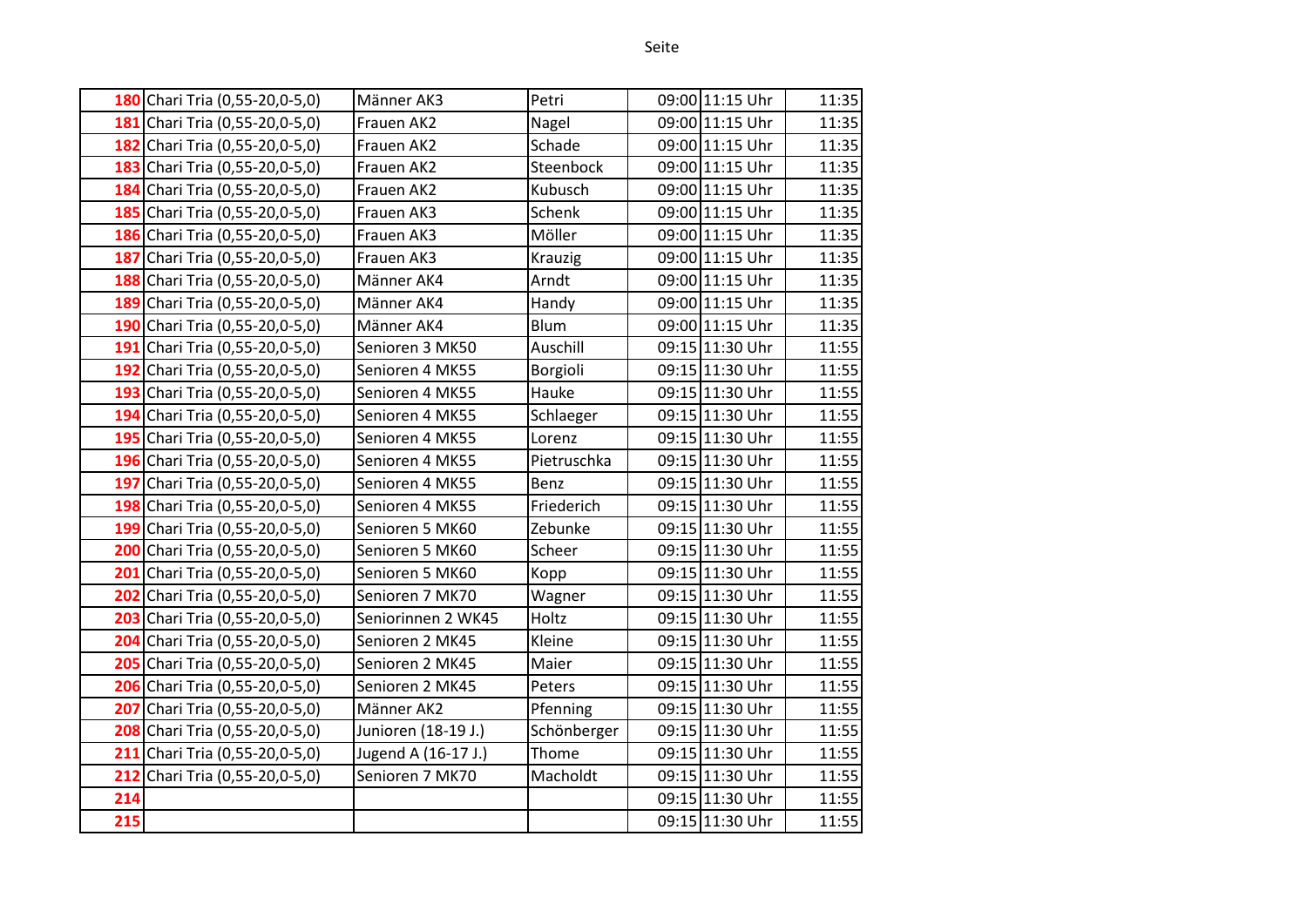| 206 St. | <b>Staffel</b>                                                           |                | 09:15 11:30 Uhr | 11:55 |
|---------|--------------------------------------------------------------------------|----------------|-----------------|-------|
| 207 St. | <b>Staffel</b>                                                           |                | 09:15 11:30 Uhr | 11:55 |
| 208 St. | <b>Staffel</b>                                                           |                | 09:15 11:30 Uhr | 11:55 |
| 209 St. | <b>Staffel</b>                                                           |                | 09:15 11:30 Uhr | 11:55 |
| 210 St. | <b>Staffel</b>                                                           |                | 09:15 11:30 Uhr | 11:55 |
|         | 301 Chari Tria Youth 2 (0,2-5,0-1, dSchüler C (8-9 J.)                   | Baumann        | 07:30 09:55 Uhr | 10:15 |
|         | 302 Chari Tria Youth 1 (0,1-2,5-0,4 Schüler C (8-9 J.)                   | Liermann       | 07:30 09:55 Uhr | 10:15 |
|         | 303 Chari Tria Youth 1 (0,1-2,5-0,4 Schüler C (8-9 J.)                   | Gutfrucht      | 07:30 09:55 Uhr | 10:15 |
|         | 304 Chari Tria Youth 1 (0,1-2,5-0,4 Schüler C (8-9 J.)                   | Martin         | 07:30 09:55 Uhr | 10:15 |
|         | 305 Chari Tria Youth 1 (0,1-2,5-0,4 Schüler C (8-9 J.)                   | Bárdi          | 07:30 09:55 Uhr | 10:15 |
|         | 306 Chari Tria Youth 1 (0,1-2,5-0,4 Schülerinnen C (8-9 J.)              | Pyrlik         | 07:30 09:55 Uhr | 10:15 |
|         | 307 Chari Tria Youth 1 (0,1-2,5-0,4 Schülerinnen C (8-9 J.)              | <b>Bartels</b> | 07:30 09:55 Uhr | 10:15 |
|         | 308 Chari Tria Youth 1 (0,1-2,5-0,4 Schülerinnen C (8-9 J.)              | Eckhardt       | 07:30 09:55 Uhr | 10:15 |
|         | 309 Chari Tria Youth 1 (0,1-2,5-0,4 Schülerinnen C (8-9 J.)              | Faust          | 07:30 09:55 Uhr | 10:15 |
|         | 310 Chari Tria Youth 1 (0,1-2,5-0,4 Schülerinnen C (8-9 J.)              | Dorfard        | 07:30 09:55 Uhr | 10:15 |
|         | 311 Chari Tria Youth 1 (0,1-2,5-0,4 Schülerinnen C (8-9 J.)              | Hoenen         | 07:30 09:55 Uhr | 10:15 |
|         | 312 Chari Tria Kids Swim & Run (0 S&R Schüler B (10-11 J.)               | Appel          | 07:30 09:55 Uhr | 10:15 |
|         | 313 Chari Tria Kids Swim & Run (0S&R Schülerinnen B (10 Appel            |                | 07:30 09:55 Uhr | 10:15 |
|         | 320 Chari Tria Youth 2 (0,2-5,0-1,d Schüler B (10-11 J.)                 | Veith          | 07:45 10:10 Uhr | 10:25 |
|         | 321 Chari Tria Youth 2 (0,2-5,0-1, dSchüler B (10-11 J.)                 | Pyrlik         | 07:45 10:10 Uhr | 10:25 |
|         | 322 Chari Tria Youth 2 (0,2-5,0-1,d Schüler B (10-11 J.)                 | Heinen         | 07:45 10:10 Uhr | 10:25 |
|         | 323 Chari Tria Youth 2 (0,2-5,0-1, dSchüler B (10-11 J.)                 | Schrader       | 07:45 10:10 Uhr | 10:25 |
|         | 324 Chari Tria Youth 2 (0,2-5,0-1, dSchüler B (10-11 J.)                 | Boden          | 07:45 10:10 Uhr | 10:25 |
|         | 325 Chari Tria Youth 2 (0,2-5,0-1, dSchüler B (10-11 J.)                 | Ramberger      | 07:45 10:10 Uhr | 10:25 |
|         | 326 Chari Tria Youth 2 (0,2-5,0-1, dSchüler B (10-11 J.)                 | Ruhland        | 07:45 10:10 Uhr | 10:25 |
|         | 327 Chari Tria Youth 2 (0,2-5,0-1, Chiler B (10-11 J.)                   | Haas           | 07:45 10:10 Uhr | 10:25 |
|         | 328 Chari Tria Youth 2 (0,2-5,0-1, Chiler B (10-11 J.)                   | Uhlisch        | 07:45 10:10 Uhr | 10:25 |
|         | 329 Chari Tria Youth 2 (0,2-5,0-1,d Schüler B (10-11 J.)                 | Schulz         | 07:45 10:10 Uhr | 10:25 |
|         | 330 Chari Tria Youth 2 (0,2-5,0-1, dSchüler B (10-11 J.)                 | Wittmann       | 07:45 10:10 Uhr | 10:25 |
|         | 331 Chari Tria Youth 2 (0,2-5,0-1, dSchüler B (10-11 J.)                 | Polgar         | 07:45 10:10 Uhr | 10:25 |
|         | 332 Chari Tria Youth 2 (0,2-5,0-1,d Schülerinnen B (10-11 J. Moschberger |                | 07:45 10:10 Uhr | 10:25 |
|         | 333 Chari Tria Youth 2 (0,2-5,0-1,dSchülerinnen B (10-11 J. Satvary      |                | 07:45 10:10 Uhr | 10:25 |
|         | 334 Chari Tria Youth 2 (0,2-5,0-1, dSchülerinnen B (10-11 J. Weckler     |                | 07:45 10:10 Uhr | 10:25 |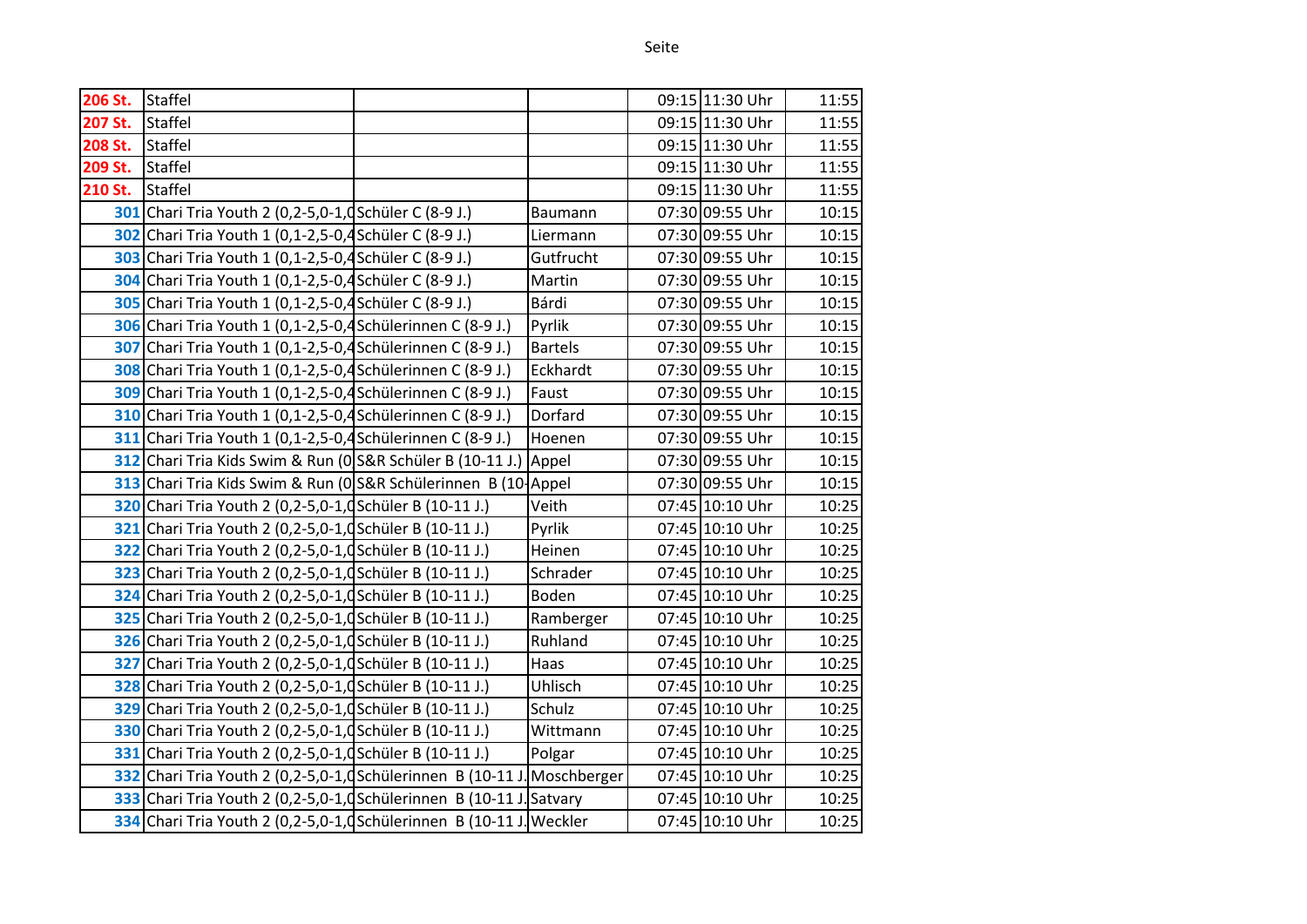| 335 Chari Tria Youth 2 (0,2-5,0-1, Chilerinnen B (10-11 J. Markgraf   |               | 07:45 10:10 Uhr | 10:25 |
|-----------------------------------------------------------------------|---------------|-----------------|-------|
| 336 Chari Tria Youth 2 (0,2-5,0-1,d Schülerinnen B (10-11 J. Eckhardt |               | 07:45 10:10 Uhr | 10:25 |
| 337 Chari Tria Youth 2 (0,2-5,0-1, dSchülerinnen B (10-11 J. Bugert   |               | 07:45 10:10 Uhr | 10:25 |
| 401 Chari Tria Youth 3 (0,4-10,0-2 Jugend B (14-15 J.)                | Kraft         | 08:00 10:20 Uhr | 10:40 |
| 402 Chari Tria Youth 3 (0,4-10,0-2 Jugend B (14-15 J.)                | Niemetz       | 08:00 10:20 Uhr | 10:40 |
| 403 Chari Tria Youth 3 (0,4-10,0-2 Jugend B (14-15 J.)                | Stenner       | 08:00 10:20 Uhr | 10:40 |
| 404 Chari Tria Youth 3 (0,4-10,0-2 Jugend B (14-15 J.)                | Boden         | 08:00 10:20 Uhr | 10:40 |
| 405 Chari Tria Youth 3 (0,4-10,0-2 Jugend B (14-15 J.)                | Kraus         | 08:00 10:20 Uhr | 10:40 |
| 406 Chari Tria Youth 3 (0,4-10,0-2 Jugend B (14-15 J.)                | Ache          | 08:00 10:20 Uhr | 10:40 |
| 407 Chari Tria Youth 3 (0,4-10,0-2 Jugend B (14-15 J.)                | Schuster      | 08:00 10:20 Uhr | 10:40 |
| 408 Chari Tria Youth 3 (0,4-10,0-2 Jugend B (14-15 J.)                | Theo          | 08:00 10:20 Uhr | 10:40 |
| 409 Chari Tria Youth 3 (0,4-10,0-2 Jugend B (14-15 J.)                | <b>BOBERG</b> | 08:00 10:20 Uhr | 10:40 |
| 410 Chari Tria Youth 3 (0,4-10,0-2 Jugend B (14-15 J.)                | Bárdi         | 08:00 10:20 Uhr | 10:40 |
| 411 Chari Tria Youth 3 (0,4-10,0-2 Jugend B (14-15 J.)                | Leo           | 08:00 10:20 Uhr | 10:40 |
| 412 Chari Tria Youth 3 (0,4-10,0-2 Jugend B (14-15 J.)                | Wittmann      | 08:00 10:20 Uhr | 10:40 |
| 413 Chari Tria Youth 3 (0,4-10,0-2 Jugend B (14-15 J.)                | Münch         | 08:00 10:20 Uhr | 10:40 |
| 414 Chari Tria Youth 3 (0,4-10,0-2 Jugend B (14-15 J.)                | Sauer         | 08:00 10:20 Uhr | 10:40 |
| 415 Chari Tria Youth 3 (0,4-10,0-2 Jugend B (14-15 J.)                | <b>Bugert</b> | 08:00 10:20 Uhr | 10:40 |
| 416 Chari Tria Youth 3 (0,4-10,0-2 Jugend B (14-15 J.)                | <b>Burow</b>  | 08:00 10:20 Uhr | 10:40 |
| 417 Chari Tria Youth 3 (0,4-10,0-2 Schüler A (12-13 J.)               | Schrader      | 08:00 10:20 Uhr | 10:40 |
| 418 Chari Tria Youth 3 (0,4-10,0-2 Schüler A (12-13 J.)               | <b>Braun</b>  | 08:00 10:20 Uhr | 10:40 |
| 419 Chari Tria Youth 3 (0,4-10,0-2 Schüler A (12-13 J.)               | Gutfrucht     | 08:00 10:20 Uhr | 10:40 |
| 420 Chari Tria Youth 3 (0,4-10,0-2 Schüler A (12-13 J.)               | Koch          | 08:00 10:20 Uhr | 10:40 |
| 421 Chari Tria Youth 3 (0,4-10,0-2 Schüler A (12-13 J.)               | Hoenen        | 08:00 10:20 Uhr | 10:40 |
| 422 Chari Tria Youth 3 (0,4-10,0-2 Schüler A (12-13 J.)               | Krawietz      | 08:00 10:20 Uhr | 10:40 |
| 423 Chari Tria Youth 3 (0,4-10,0-2 Schüler A (12-13 J.)               | Schäfer       | 08:00 10:20 Uhr | 10:40 |
| 424 Chari Tria Youth 3 (0,4-10,0-2 Schüler A (12-13 J.)               | Gündogan      | 08:00 10:20 Uhr | 10:40 |
| 425 Chari Tria Youth 3 (0,4-10,0-2 Schüler A (12-13 J.)               | Müggenburg    | 08:00 10:20 Uhr | 10:40 |
| 426 Chari Tria Youth 3 (0,4-10,0-2 Schüler A (12-13 J.)               | Nothnagel     | 08:15 10:20 Uhr | 10:55 |
| 427 Chari Tria Youth 3 (0,4-10,0-2 Schüler A (12-13 J.)               | Münch         | 08:15 10:20 Uhr | 10:55 |
| 428 Chari Tria Youth 3 (0,4-10,0-2 Schüler A (12-13 J.)               | Maus          | 08:15 10:20 Uhr | 10:55 |
| 429 Chari Tria Youth 3 (0,4-10,0-2 Schüler A (12-13 J.)               | <b>Burow</b>  | 08:15 10:20 Uhr | 10:55 |
| 430 Chari Tria Youth 3 (0,4-10,0-2 Schüler A (12-13 J.)               | Klüh          | 08:15 10:20 Uhr | 10:55 |